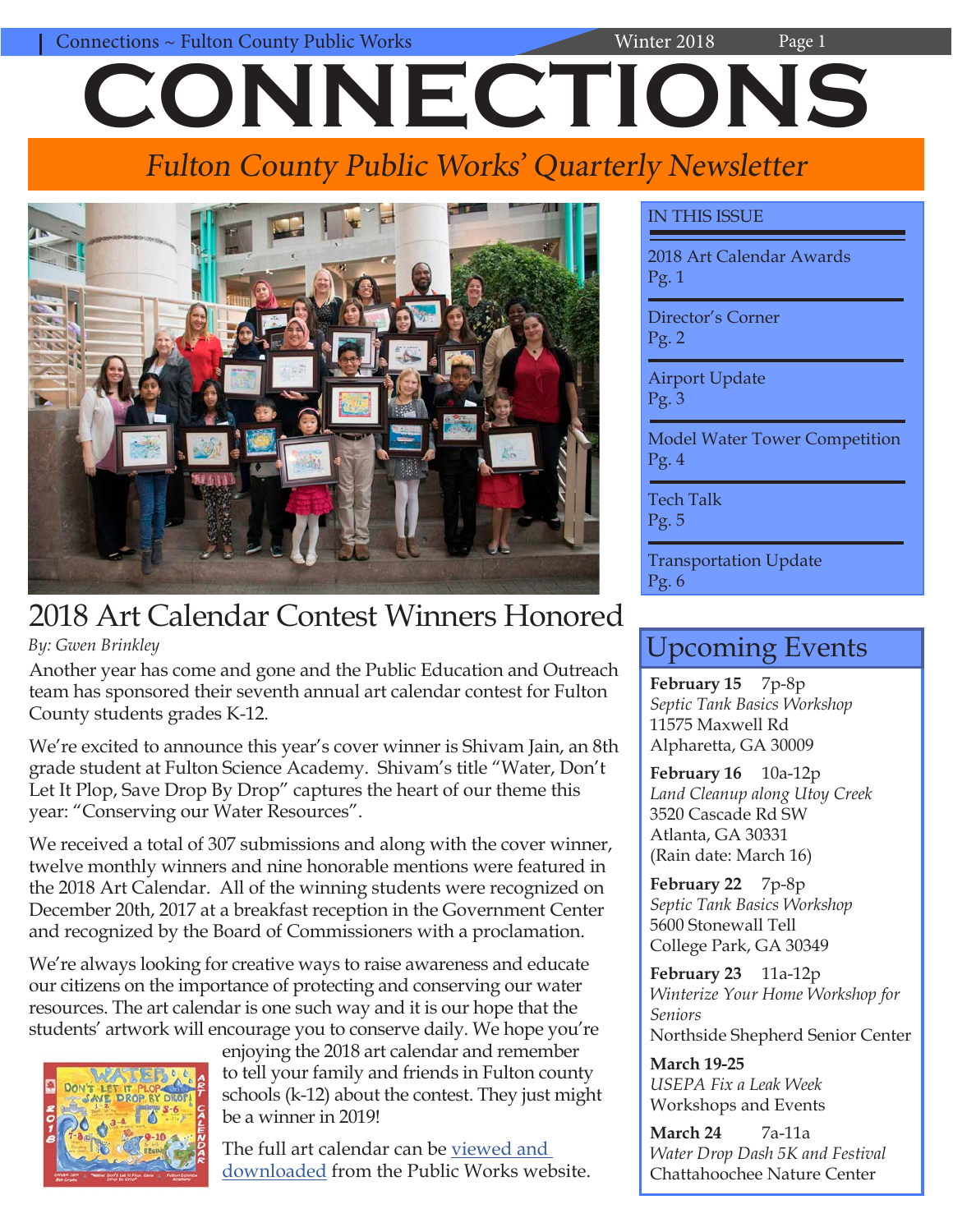# *Director's Corner*

## *By: David Clark*

Happy New Year! I hope that 2018 will be a joyous one for each member of Public Works and your families.

Now that we are in the middle of the winter season, it is a good time to review the role Public Works provides in ensuring that the public infrastructure (water mains, sanitary sewer lines, roadways, and the Fulton County airport) remains operational for the public's use during any inclement weather event.

Public Works provides a vital service to the residents of Fulton County every day but even more importantly during periods of inclement weather. It is my expectation that all staff must be ready to respond as requested to ensure that

our infrastructure remains functional and reliable. All employees are expected to work their normal shifts unless the Fulton County government is closed. The decision to close is made by the County Manager's Office and not at the Department level. If Fulton County closes early, those employees that are designated as "essential" will remain on their shifts until dismissed by their supervisors. All "non-essential" employees will be dismissed in accordance with the direction provided by the Manager's Office – unless it is determined by the Department of Public Works that additional staff members are needed to respond to the inclement weather event. Therefore, it is possible that "non-essential" employees will assume essential roles during these events.

I am committed to ensure that all employees are properly compensated for the hours worked during inclement weather events in accordance with the County's Policies and Procedures. Typically, all hours worked above 40 hours in a pay week (Wednesday through Tuesday) will result in overtime for non-exempt employees. Generally, exempt employees are not eligible for overtime – however, there are some cases where compensation time will be accrued by exempt employees. Please note: essential employees will not accrue any overtime or compensation time during the periods of the government being closed until you have reached 40 hours of work during that pay week.

Additionally, it is equally important that employees adhere to safety measures during these events. Driving in inclement weather requires increased levels of concentration and awareness. Drivers should never use the radio or cell phones while driving. Employees must remember to dress for the weather conditions and to take frequent breaks.

I appreciate all of your commitment in serving the residents of Fulton County and remember to be safe in 2018.

-David



Litter is an unsightly and expensive problem. It's estimated that over 9 billion tons of litter ends up in our oceans every year and approximately \$11.5 billion is spent yearly cleaning up litter. With 528.7 square miles and a population of more than 1 million, Fulton County has a large volume of litter entering our greenways and waterways daily. Each year the Public Education (PEO) team hosts and supports cleanups to help keep our communities clean and to promote teamwork for schools, civic groups, and other organizations.

Are you interested in hosting a community cleanup but not sure where to start? The PEO team can help! We regularly donate trash bags and loan out trash grabbers,

safety vests, and gloves. Clean-ups are suitable for both children and adults. The education staff can also provide helpful tips on organizing and preparing for a cleanup. If you're interested in holding clean-up in your community or working with one of our cleanups, please contact **Jennifer Mclaurin** at **404-612-8745** or **[Jennifer.McLaurin@fultoncountyga.gov](mailto:Jennifer.McLaurin%40fultoncountyga.gov?subject=Community%20Cleanups)**

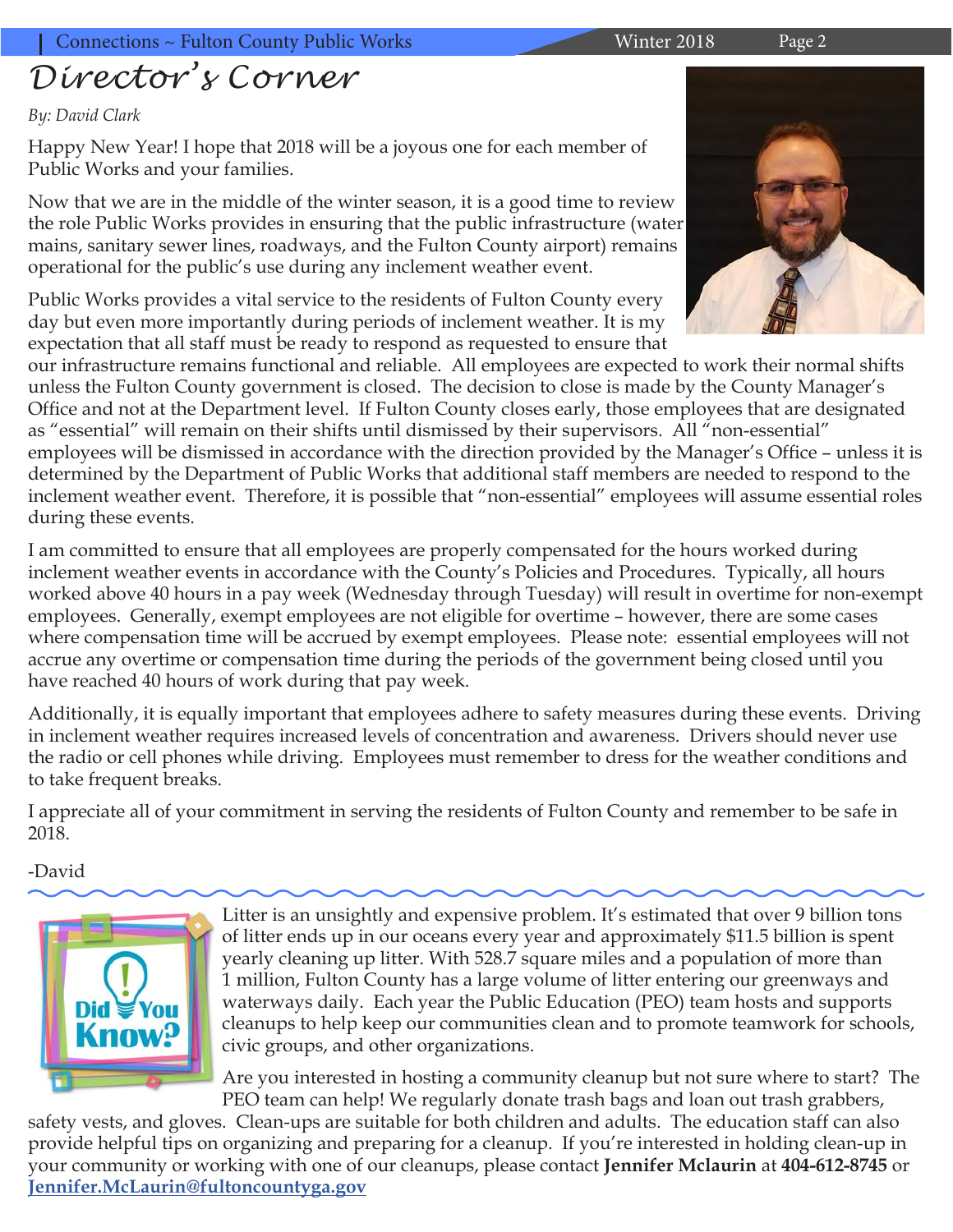Connections ~ Fulton County Public Works Winter 2018 Page 3 2018 Art Calendar **OIS Art Calention** 

| <b>Public Works by the Numbers</b><br>December 2017 |                          |                                   |  |  |
|-----------------------------------------------------|--------------------------|-----------------------------------|--|--|
| <b>Water Resources</b>                              | 684.1 MG                 | <b>Total Water Distributed</b>    |  |  |
|                                                     | 8.51%                    | Non-revenue Water (annualized)    |  |  |
|                                                     | 21                       | Meters Replaced                   |  |  |
|                                                     | 1,252.56                 | <b>Total Wastewater Treated</b>   |  |  |
|                                                     | $5.78$ M ft <sup>2</sup> | Sewer Easement Cleared            |  |  |
|                                                     | 172                      | Water and Sewer Permits Processed |  |  |
|                                                     | 1                        | Sewer Overflow >10,000 Gal        |  |  |
|                                                     | 2                        | Sewer Overflow <10,000 Gal        |  |  |
|                                                     | 1,250                    | Citizens Reached by PEO staff     |  |  |
| <b>TSPLOST</b> Transportation                       | 1                        | Project in RFP Phase              |  |  |
|                                                     | 10                       | Projects in Design Phase          |  |  |
|                                                     | 1                        | Project in Construction Phase     |  |  |
|                                                     | 5                        | Projects Completed                |  |  |
|                                                     | 12                       | Projects in Design Phase          |  |  |
|                                                     | $\overline{2}$           | Project in Letting Phase          |  |  |

# Airport Update

*By: Jason Pinnix*

Fulton County Airport-Brown Field (KFTY) is located six miles west of downtown Atlanta and is home to several large flight departments operating a wide range of corporate aircraft for a handful of major employers headquartered in the Atlanta Metro area, and it is poised to make a real splash in the region! Brown Field has numerous multi-million dollar infrastructure projects slated to begin for 2018 and is currently wrapping up a \$4.4 million land development project located on its northern borders that should be a boon for hangar construction and a major attraction to companies interested in relocating to Fulton County. Upcoming projects at the airport will provide a greater degree of safety and efficiency for aircraft operating on the airfield and are a welcome upgrade to the facility. Two projects in particular, the Taxiway J & K Stub relocation project (\$1.25 million), as well as the North Terminal Area (NTA) access initiative (rehabilitation of Taxiway J north of Runway 8/26), federally funded at an additional \$1.25 million, will be key upgrades that will help to propel the County into a new era of growth and prosperity.

As previously mentioned, the Airport is about to complete the first phase of a series of airfield upgrades that will allow it to capitalize on surplus acreage within its holdings in order to spur investment in the facility and further contribute to the County's General Fund (i.e. revenue base). The \$4.4 million land development project

begun in late 2016 and spilling over into 2017 has produced an extra fifty acres of developable land for hangar and apron construction. The effort has been a monumental accomplishment undertaken and brought to fruition through a public-private partnership between Fulton County, Majestic Realty Inc., and GDOT/FAA officials. Building on this first phase, the Airport plans to pursue additional Federal and State funding even more vigorously in FY2018 and beyond, so that it can better position Fulton County as the preferred county to do business with in the State of Georgia.

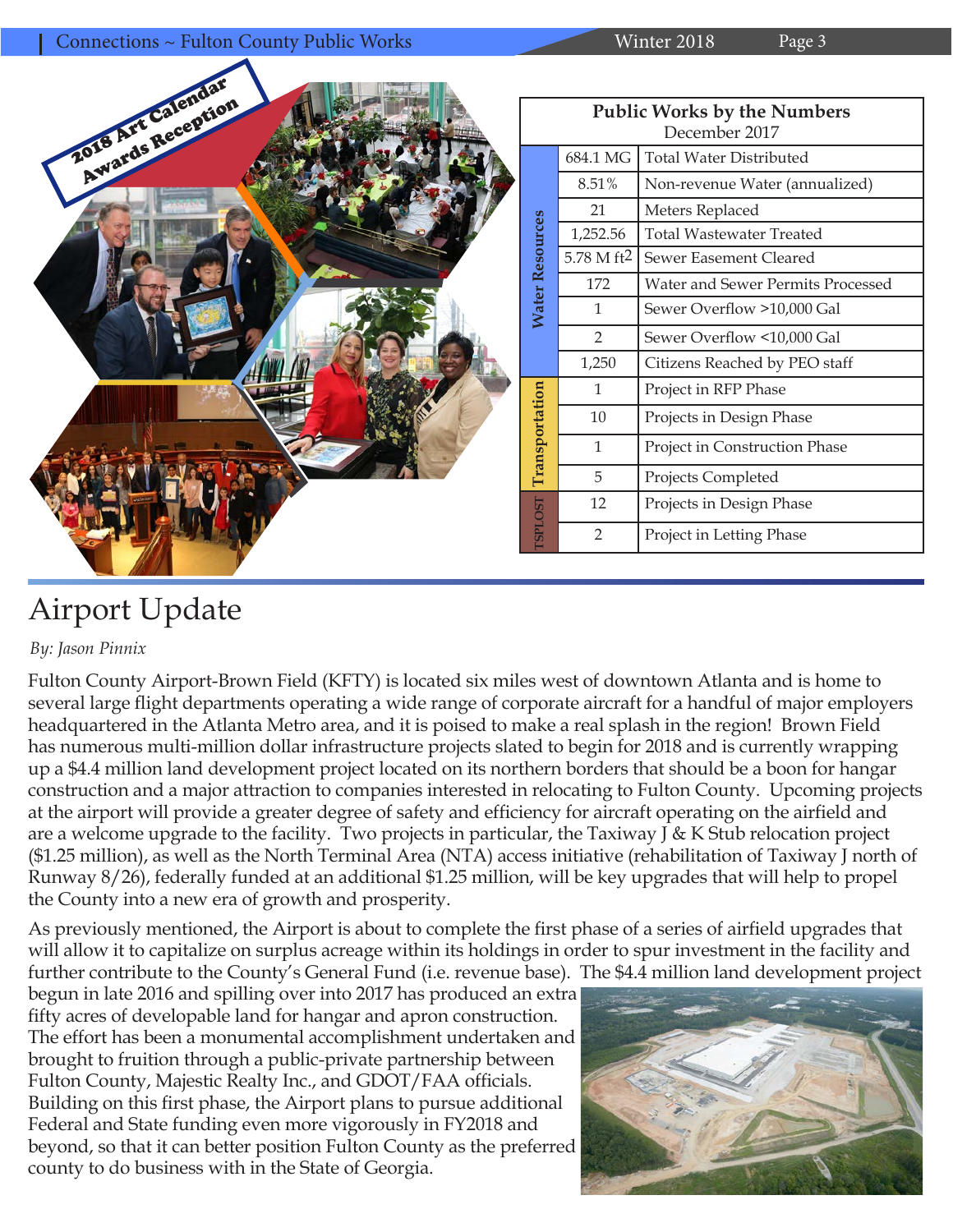# 2nd Annual Fulton County Model Water Tower Competition

## *By: Amy Warnock*

On November 29, 2017 Fulton County Public Works held its 2nd annual Model Water Tower Competition at Amana Academy in Alpharetta. The Georgia Model Water Tower Competition began with a partnership between the Georgia Assocation of Water Professionals and the Georgia section of the American Water Works Association, with the first competition in Henry County in 2012. The competition has expanded to several other municipalities since, with Fulton County holding its first competition in 2016. Forty-three students, all seventh graders at Amana Academy, participated in this year's competition. The students received a basic introduction and a list of criteria for their towers to meet. They then researched water infrastructure and hydraulic concepts, and worked in small teams to design and build functioning model water towers.

On competition day, volunteers from Public Works and from other utilities and organizations in Georgia came together to help judge the competition and lead activities for the students. Each tower was tested and scored based on its structural and hydraulic efficiency. The towers were also scored on artistic merit and each team had an interview with our panel of judges, which included David Clark, Michelle Lawrence, and Anthony Spencer. The students also learned about conservation, pollution prevention, and stream ecology with handson activities and raced each other to assemble water meters with the Meter Madness activity.

Thank you to everyone who helped out with this year's Model Water Tower Competition. The students enjoyed the day and learned some valuable lessons about water resources. We hope to see you all at the 2018 competition.



*Thank you to all of our volunteers!*



*This year's grand prize winners, Team ISR, receive their prize from Public Works Director David Clark*



*Volunteers test a model water tower at the Dimensions station*



*Students practice assembling water meters with the Meter Madness activity*





*Lab employees celebrated the holiday with a costume party and pumpkin carving contest!*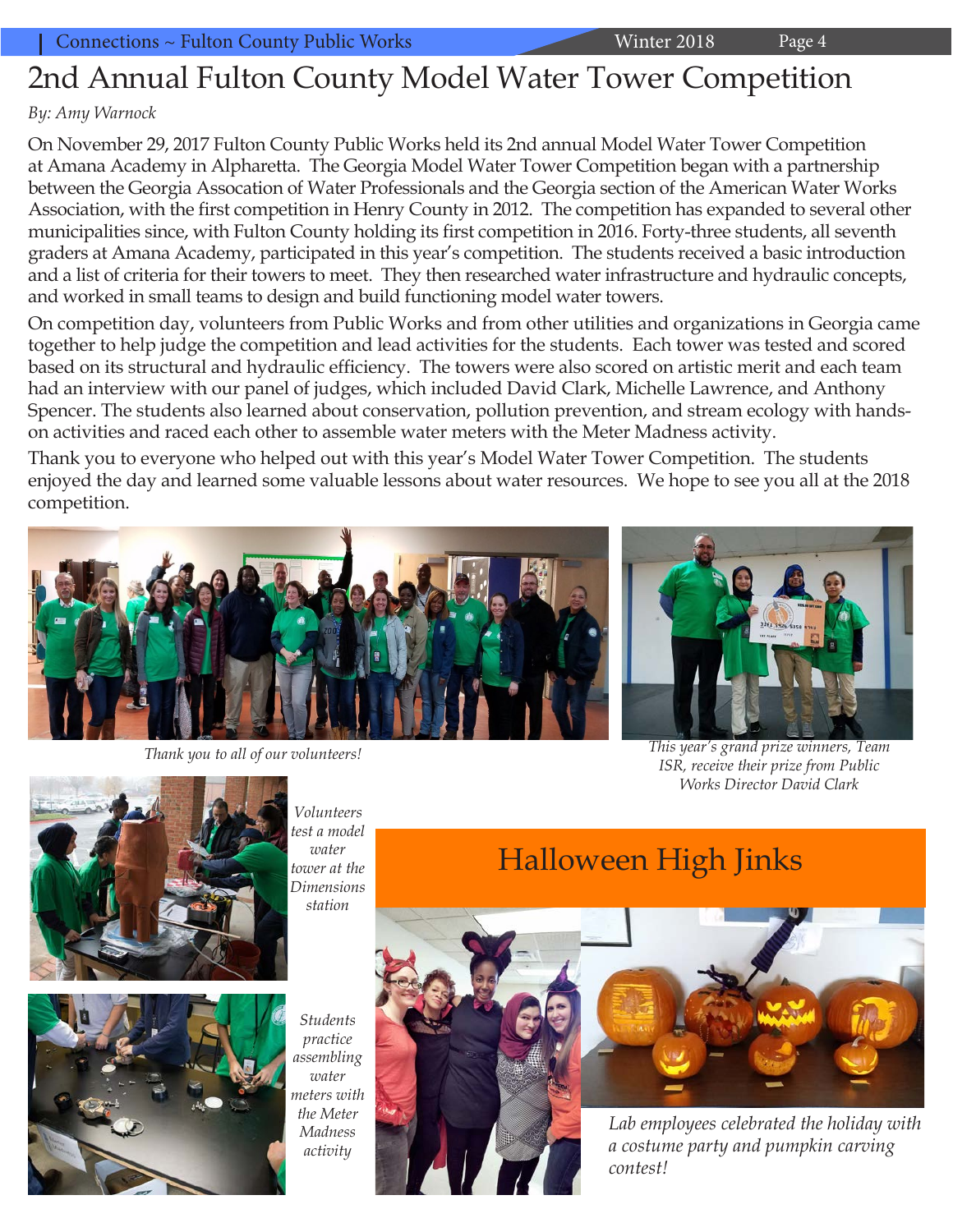## Tech Talk: Proactive v. Reactive Strategies for RDII

## *By: Terry Peters*

One of the most important functions our department performs is the safe collection, transport, and treatment of wastewater. That mission can be severely compromised if the capacity of the pipes and other facilities that make up our system is exceeded. The capacity of our collection system is most tested during intense rain events. The additional water that enters our system due to defects or higher water tables is referred to as RDII(rain deduced inflow & infiltration). That additional flow reduces available capacity and makes the system more susceptible to sanitary sewer overflows (SSO's). Sanitary sewer overflows present serious dangers to the public and environment at large. A large portion of the analytical work we perform goes to identifying these sources of RDII and reducing their ability to enter the system.

Technical Services has recently embarked on another task to help get ahead of this issue. The two steps being taken to help improve our storm readiness and potential spill response are as follows:

- 1) Increase the rain gauge coverage throughout our service area from 16 sites to 26 sites and
- 2) Set parameters on the rain gauges to alert/alarm at specified rain intensity.

There are several expected benefits that should come with increased rain gauge coverage. By utilizing these tools the Department is hoping to reduce the chances of RDII induced SSO's even further. Currently there are sixteen (16) rain gauges throughout the County.



All of those rain gauges are in the

process of being upgraded to communicate on a 3G and newer network. In addition ten (10) more gauges will be added within the next several months to increase our coverage and to provide more detailed information about rain events and how they impact our collections system.

The initial rainfall levels for the alarms at each location will be based on historic information when previous SSO's have occurred. The alarms will alert staff to the presence of storms that have an intensity that can potentially pose a SSO risk. Being alerted and ready to act in order to relieve RDII capacity issues will put the department in a more proactive

stance. Understanding what storms pose the most risk will allow staff to properly deploy during events in order to address any potential SSOs.

### **Drive to work with a friend**

The average commuter goes through 340 gallons of gas annually, which creates a 3.4 ton cloud of carbon dioxide, according to *The Live Earth Global Warming Survival Handbook*. YIKES. Ride with one extra passenger and shrink that number by 50%!

### **Drink that coffee from a mug**

A study in the journal *Food and Chemical Toxicology* found that chemicals in styrofoam can leach into foods or liquids when heated. With few recyclers accepting styrofoam, your coffee cup will likely end up in a landfill--pretty much forever--or littering the ground somewhere.

Green Tips For Our Lives *Use these tips in 2018 to put a little green in your routine and your wallet!*

### **Shop wisely**

On average, we toss \$43 in the garbage each month, in the form of about 20 pounds of wasted food. Planning meals ahead of time, using a shopping list, buying from bulk bins, and avoiding impulse buys can save money and prevent waste. Don't forget those reusable bags!